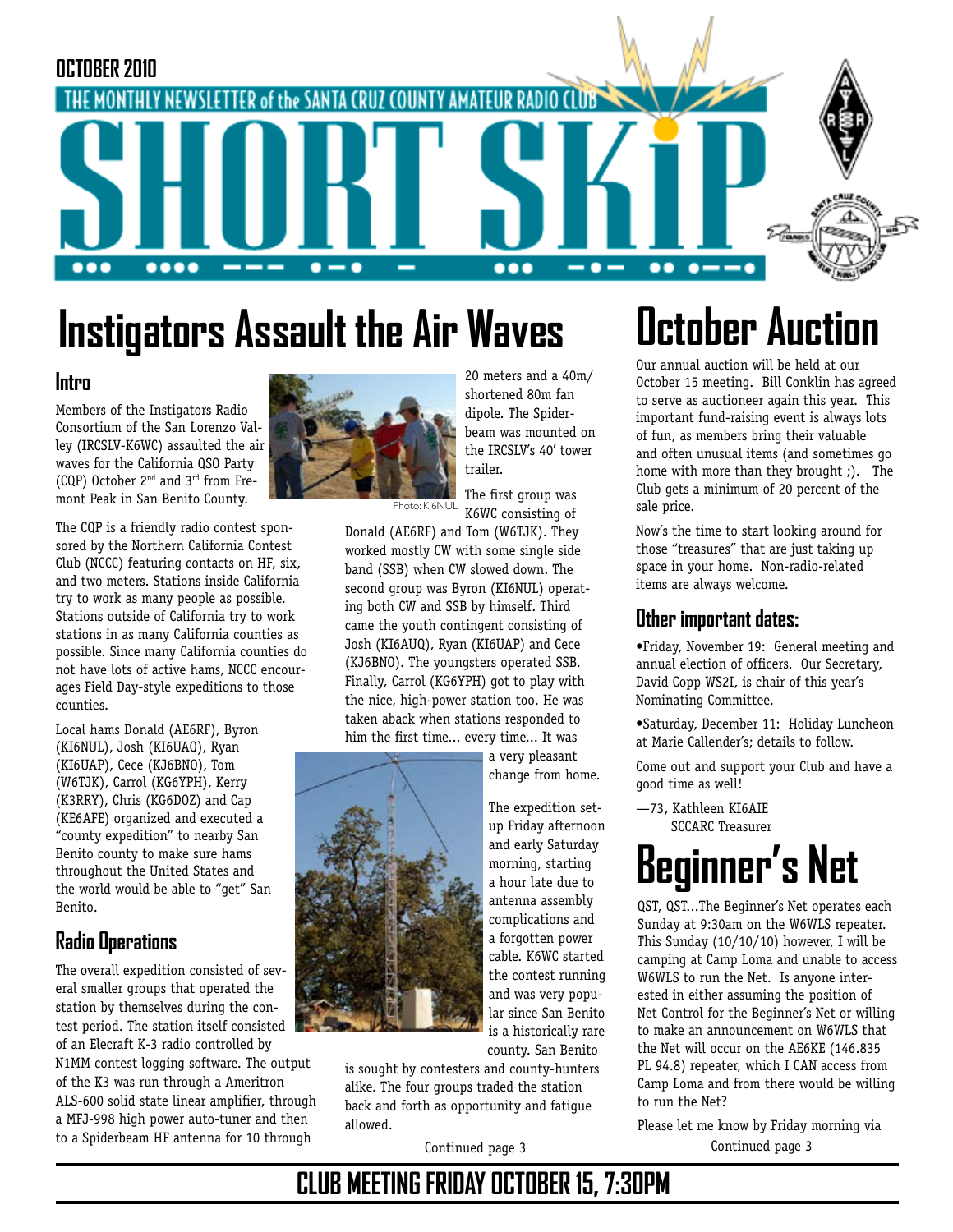# By Art Lee WF6P AЧ

Yesterday I received a telcon form my ex-Coast Guard Radioman, Eric Bergstrom. It was in Morse Code! I didn't know this, but by pushing the star key, it sends a tone. As a professional CW operator, his code was flawless and took me by surprise. While serving aboard a Coast Guard cutter and at two shore stations, he sat code circuits for a couple of years. Communicating with foreign ships and aircraft, as well as US commercial, most of the CW message traffic was plain language position reports, request for assistance or emergencies. I have heard stories where CW operators, after decades of inactivity, can still copy code at working speeds (13-20 wpm).

#### **2 OCTOBER 2010**

make good connections on coax fittings while we replaced several atop the Stroke Center at the present repeater shack. Wayne Thalls, KB6KN, was up there too, assisting. In the mid-1980s, Al also set up several ham stations at various schools, including Holy Cross. A nun held a Novice license and got her students on the air. I believe that at that time we had a ham station at all



SHORT SI

WB6JOD Cabrillo College Electronics (Watsonville) 1964



WB6JOD Cabrillo College 1964-65

local high schools except Santa Cruz High (although there was one in the 1930s). One of our problems was in keeping licensed teachers.

It was interesting to see the field day photos showing some of the electronics training aids, circa 1964/5. Tube-type display panels looked pretty impressive. There were taps for

measuring various voltages, etc. Our Santa Cruz Amateur Radio club was reestablished in the 1960s and met at Cabrillo College. The station operated with the call sign WB6JOD. Although the antenna and tower have been long gone, I believe the concrete base is still visible outside the Math, Science and Engineering 800 Building. (At least it was in the late 1990s.)

Eddy Pollack, W6KHS, helped get me a job at as an instructor in the Electronics Division after he "graduated" to the Computer Science Division. For about a dozen years I taught a sixteen-week ham radio beginner's course. Students came away with a Novice license and CW skills. We had a complete ham radio station in the Electronics Building. Two of the students in one class were Wayne and Scott King, AH6KL (SK). I



Earle Pollock WA6OSQ



Larry Eler WB6MVK

This month I received several ancient (1960s) photos of club members by email from Larry Edler, W6MVK. I recognized only a few. Al Crowell, WA6OQP, showed me an effective way to use two soldering irons to



Al Crowel WA6OQP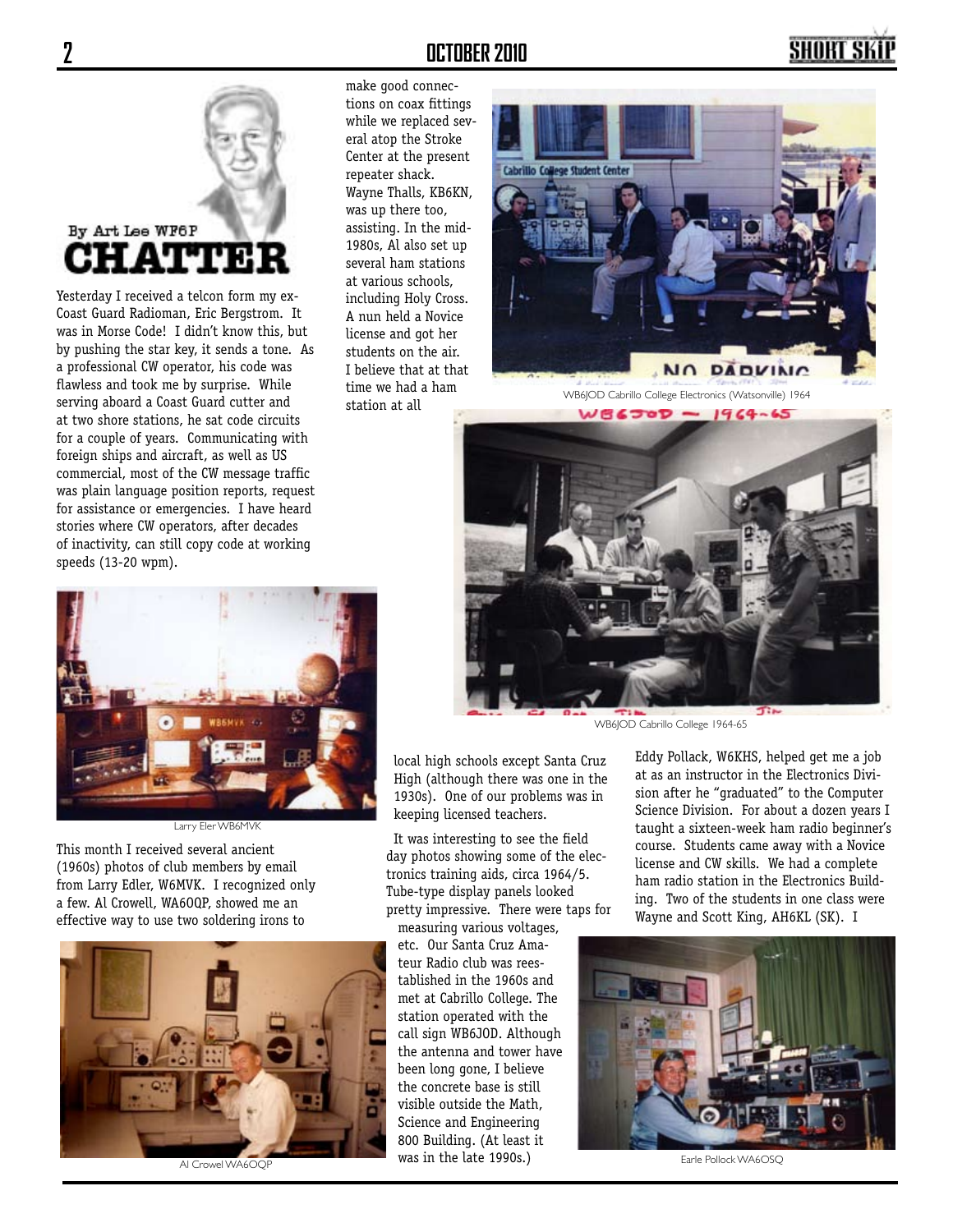# **SHORT SKI**

don't believe they were related. We all miss Scott, as he passed away suddenly in September 2010. Scott and I shared hand surgery stories (Dupuytren's Contractiure) as it hampered us when playing the piano. He had been a Naval Aviator, flying the Douglas AD-2 Sky Raider aircraft, a type I used to work on as an aircraft mechanic.

In the mid-1980s, my mother lived next door to Earle Pollock, WA6OSQ, Eddy's father. On several occasions I visited Earle to see him operate from his mobile home shack. One other photo showed a young Larry Edler at his home station. Even today, Larry has a cubical quad antenna in his back yard.



Ed Pollock W6KHS / W6LC

#### **Beginner's Net Continued**

e-mail, or radio (K6BJ/KI6EH) by Friday afternoon. If I do not get a response before then, I will plan to request any listening station on AE6KE or KI6EH to make an announcement for me on the W6WLS repeater at 9:30am.

Thanks and 73,

Becky Steinbruner KI6TKB

# **Notes from Other Clubs**

From the September newsletter of the Coastside ARC in Pacifica, WA6TOW: The club earned 1,154 QSO points and 850 bonus points for Field Day. Club members recently toured the USS Hornet and the Alameda Naval Aviation Museum. The Foothills Amateur Radio Society sponsors a monthly ham technology day at SLAC; see http://www.fars.k6ya.org/ amtechday/ .

— David WS2I

#### **Air Waves Continued**

Twenty meters was the money band, but there were also strong openings on fifteen meters as well. Operation shifted to forty meters as the sun set and then to eighty/seventy-five meters as night fell. Twenty meters was particularly good to Europe on Sunday morning. Italy, Germany, England, Spain, the Slovak Republic, Columbia and Japan were all logged during the contest.

The station's power shifted from Donald's trusty Kipor generator to battery at 10:00PM when the park's quiet hours came into effect. No generator meant no high power amplifier, but the groups continued for a while with the K-3s 110 watts. Contest activity died out about 10:30PM allowing everybody to get some sleep. Sleep is a rare quantity during contests.

Donald rolled out of his sleeping bag at 5:15AM to get the station working on forty meters again. The generator started at 8:00AM, then our power went back to 500 watts.

The groups spent the rest of the day shifting between fifteen and twenty meters. Ten meters was closed during the contest. "Maybe next year."

Byron (KI6NUL) had a great CW run going the last hour and a half of the contest, going over 45 minutes without needing to call CQ. Everybody decided to "stick with the hot goalie" and allowed Byron to finish off the contest by himself.

The group spent an hour and a half tearing down the station and packing up. They pulled out of the group campground at 5:30PM, leaving it cleaner than when they arrived.

#### **Logistics**

The logistical star of the show was Byron's brand new expedition-style tent. It was 12'x12' with 4' walls and a peak over 8' tall. People were able to enter, leave and move around in the tent without stooping. The tent was extremely comfortable, sleeping four people and holding the operating table and all the various radio boxes all at the same time.

The expedition was fed by the culinary efforts of Kerry (K3RRY) and Ron Porter. Dinners consisted of pan-fried pork roast, spaghetti, hot dogs, Asian and Caesar salads and various custom breads. They ate pretty well for being out in the woods.

The "fun phonetics" for K6WC is Kilo-Six-Water-Closet. Unfortunately the campsite

didn't have any "water closets." Instead the expedition relied on a pair of outhouses. One was the typical modern "porta-potty" but the other one was a good, old-fashioned wooden outhouse. Both were declared fully functional.

#### **Results**

The final results were quite gratifying. The initial goal was to beat 800 QSOs for the site as a whole and TRY to double last year's score of 455. The IRCSLV's total score of 846 handily beat the 800 QSO goal and we came within about 60 QSOs of doubling our score.

The bottom line? We met our goals, had lots of radio fun and nobody got hurt. Very Fine Business for all involved. This year's assault on Fremont Peak was a complete success. Now to start planning for next year...

| Group<br>K6WC<br>KI6NUL.<br>KI6UAQ | <b>CW</b><br>389<br>131 | Phone<br>153<br>99<br>54 | 230<br>54 | <b>Total Members</b><br>542 AE6RF. W6TJK<br>KI6NUL<br>KI6UAQ, KI6UAP, KJ6BNO |
|------------------------------------|-------------------------|--------------------------|-----------|------------------------------------------------------------------------------|
| KG6YPH                             |                         | 20                       | 20        | KG6YPH                                                                       |
| total                              | 520                     | 326                      | 846       |                                                                              |

### **Scott King AH6KL SK**



Scott King, also known as Carl Scott King, died September 15, 2010 at his home in Aptos. He was 73.

His career path was intriguingly varied- he did what he loved, and got paid for it. He was most recently employed at Elecraft as a customer service engineer.

A Navy veteran, he enjoyed classical music and had played a clarinet. He was an active amateur radio enthusiast. He also ventured into winemaking.

Scott is survived by his sister, Ann: nephews, Dan Karin Benedict and Scott Pey Benedict; a grandniece, Alyxandra; and cousins, Lorin Herman, Mollie Lee and Bill Cooper.

The family suggests memorial donations be made to the American Diabetes Association , P.O. Box 11454, Alexandria, VA 22312.